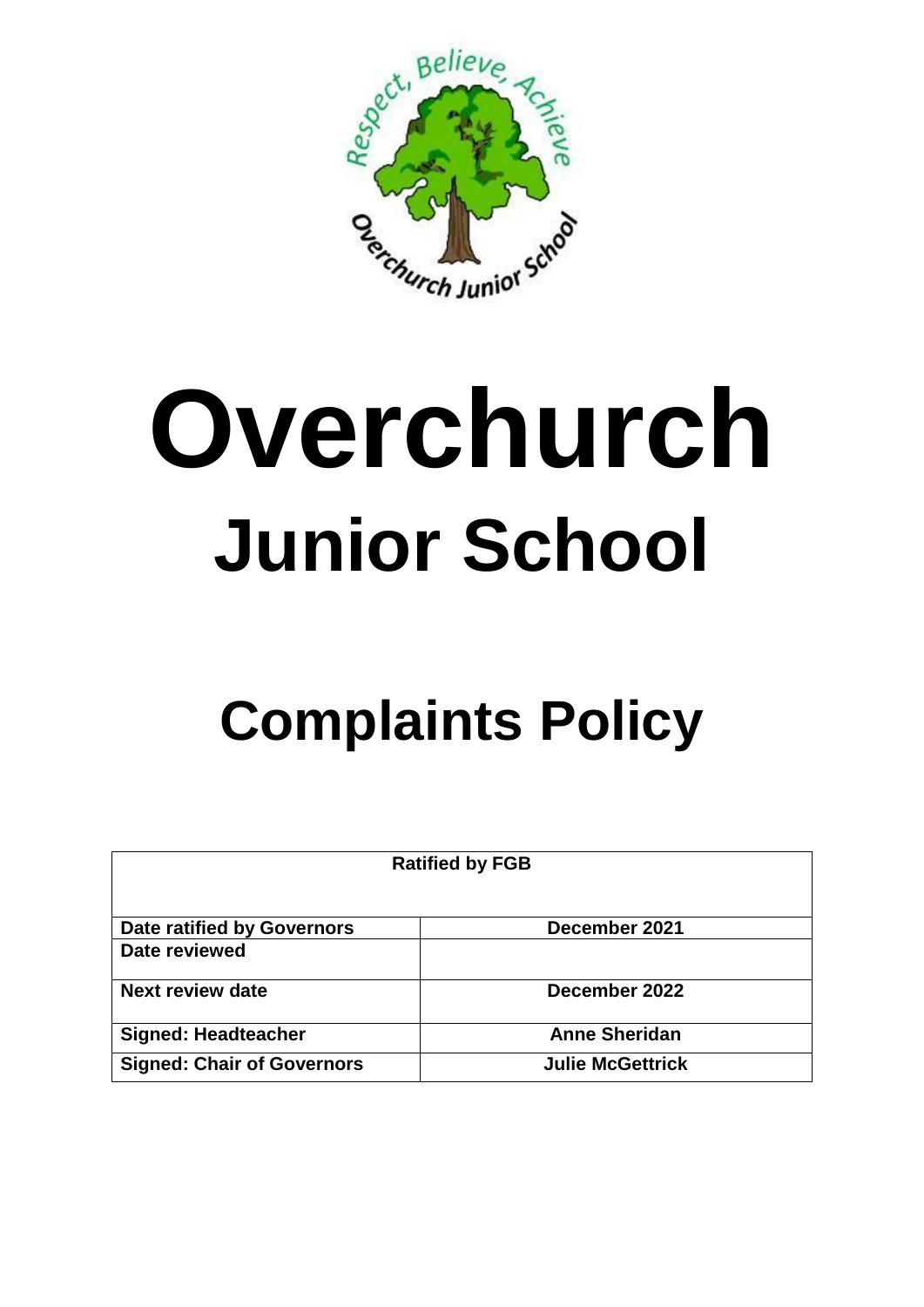#### **School Complaints Procedures - General Information**

The School Standards and Framework Act 1998 requires schools to establish a formal complaints procedure. The procedure must make provision for complaints from different categories of person i.e. governors, parents, guardians, pupils and the general public. This guidance document suggests a fourstage complaints procedure to manage complaints from parents, guardians and members of the general public starting with an informal stage for concerns and ending with an appeal to the governing body. Stage 1 deals with concerns which have the potential to be managed by the majority of the staff during the course of their duties Complaints dealt with at stage 2 should either be managed by the Headteacher or a senior member of staff. When a formal complaint arises and is not dealt with to the satisfaction of the complainant, it will first be addressed by the Headteacher at stage 3, if they have not been involved at stage 2, then subsequently by the governing body at stage4.

**Section 29 of the Education Act 2002 requires governing bodies of all maintained schools and nursery schools in England to have in place by 1 September 2003 a procedure to deal with complaints. Governors may wish to refer to the Department for Education website for further information regarding "Complaints against Schools".**

In formalising their complaints procedure governing bodies need to be aware that they may need to have a response mechanism to urgent or serious complaints about the Headteacher or a senior staff member, a member or the Chair of the Governing body and have appropriate provision in place (see stage 4 Guidelines for a committee of governors dealing with complaints).

#### **Complaints not covered by the procedure**

Staff grievance and capability proceedings along with child protection investigations are outside the process.

#### **A suggested working definition of a complaint would be**

"A clear statement of dissatisfaction of a service provided or requested".

This would arise if a concern was not dealt with to the satisfaction of the complainant at stage one.

It is vital that parents are aware of the procedure for raising concerns and all staff are primed to

respond

appropriately.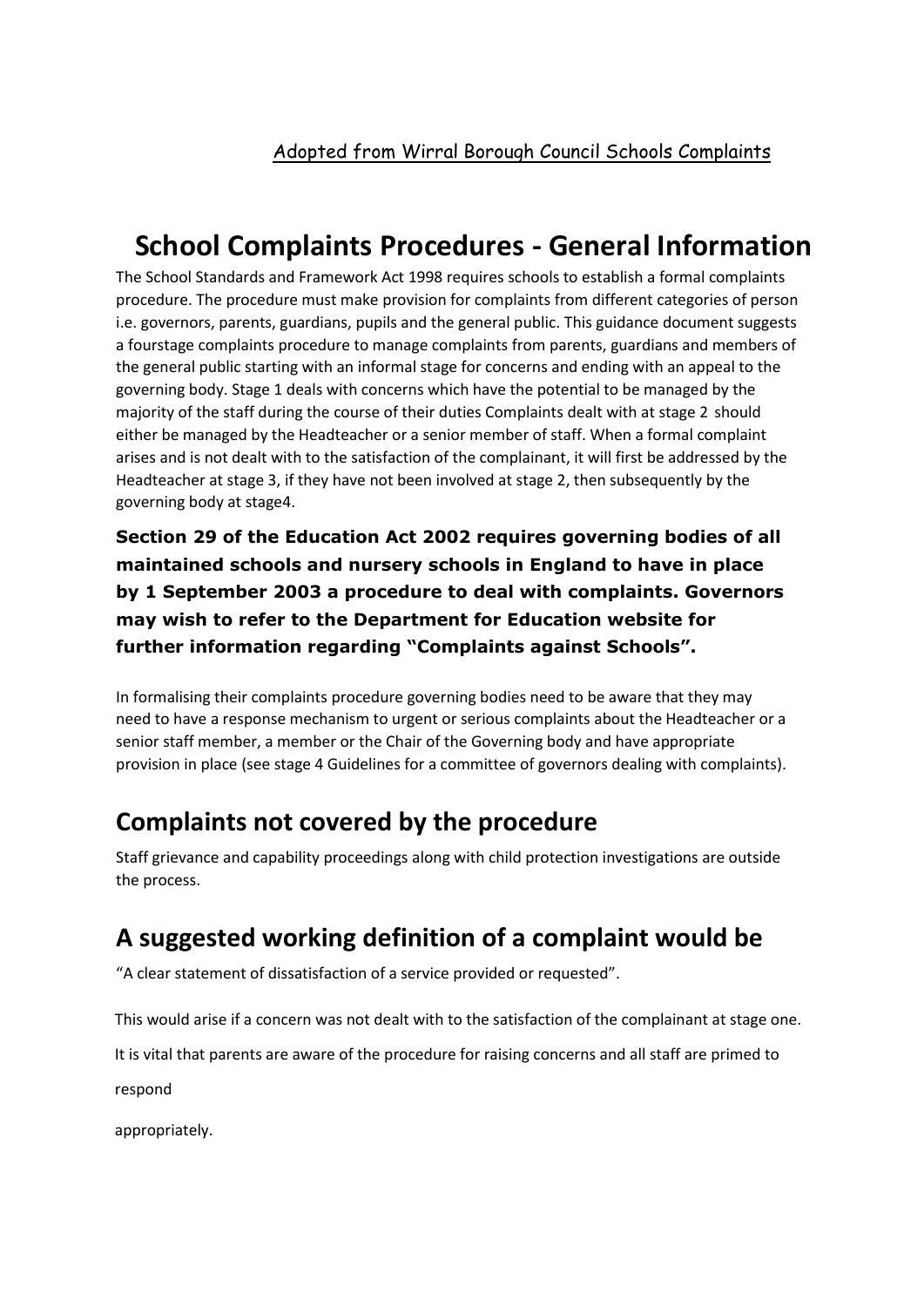#### **General principles of the procedure**

Parents and guardians need to know how they can raise a concern or lodge a formal complaint. The school's complaints procedure should be easily accessible, easy to understand and well publicised.

A summary of how each school proposes to deal with complaints could be included in the school prospectus, the annual parents' report and on the school website. Schools could also prepare a leaflet explaining how concerns are dealt with and how the complaints procedures work.

Schools could also consider whether they need to make the procedures available in languages other than English, in audio format, braille or large print version. The school might need to consider in advance how it would locate qualified interpreters in various languages, including British Sign Language.

#### **Timescale**

The procedures should address the complaints as speedily as possible and be consistent with fairness to all concerned. Experience will probably demonstrate that at the first stage many concerns can be dealt with and resolved immediately. Where a concern cannot be dealt with immediately, the employee dealing with the issue should note a response date for the complainant and should record it to ensure a reply is communicated. The response date could set a time limit e.g. the governing body may recommend a response time of no more than 15 school days. Likewise the governing body could establish that a formal complaint in writing requires a decision to be communicated in writing, within a

maximum of 15 school days of receiving the complaint. If a decision cannot be communicated within the deadline, then a letter could be written to the complainant indicating a date by which a decision will be made.

#### **Support for Complainant**

As part of the general publicity about complaints procedures, it is important for complainant also to know where they can go for information, advice and advocacy. Support could be offered from individuals and organisations who are clearly separate from those complained against, such as Parents' Partnership, Citizens Advice Bureaux, Community Relations Councils, refugee support organisations etc.

Parents or others raising concerns or complaints could be made aware that if they consider it appropriate they are welcome to be accompanied by a friend, a relative or a representative at any stage of the procedure.

#### **Support for a person complained against**

Staff who may be questioned as part of a complaints procedure investigation must feel they are being treated in a fair way and that they too will have an opportunity to put their case. They should be told about the procedure and be kept informed of progress. There is a crucial balance to be maintained between supporting the individual so that his/her rights and reputation are protected, and investigating a complaint thoroughly and impartially.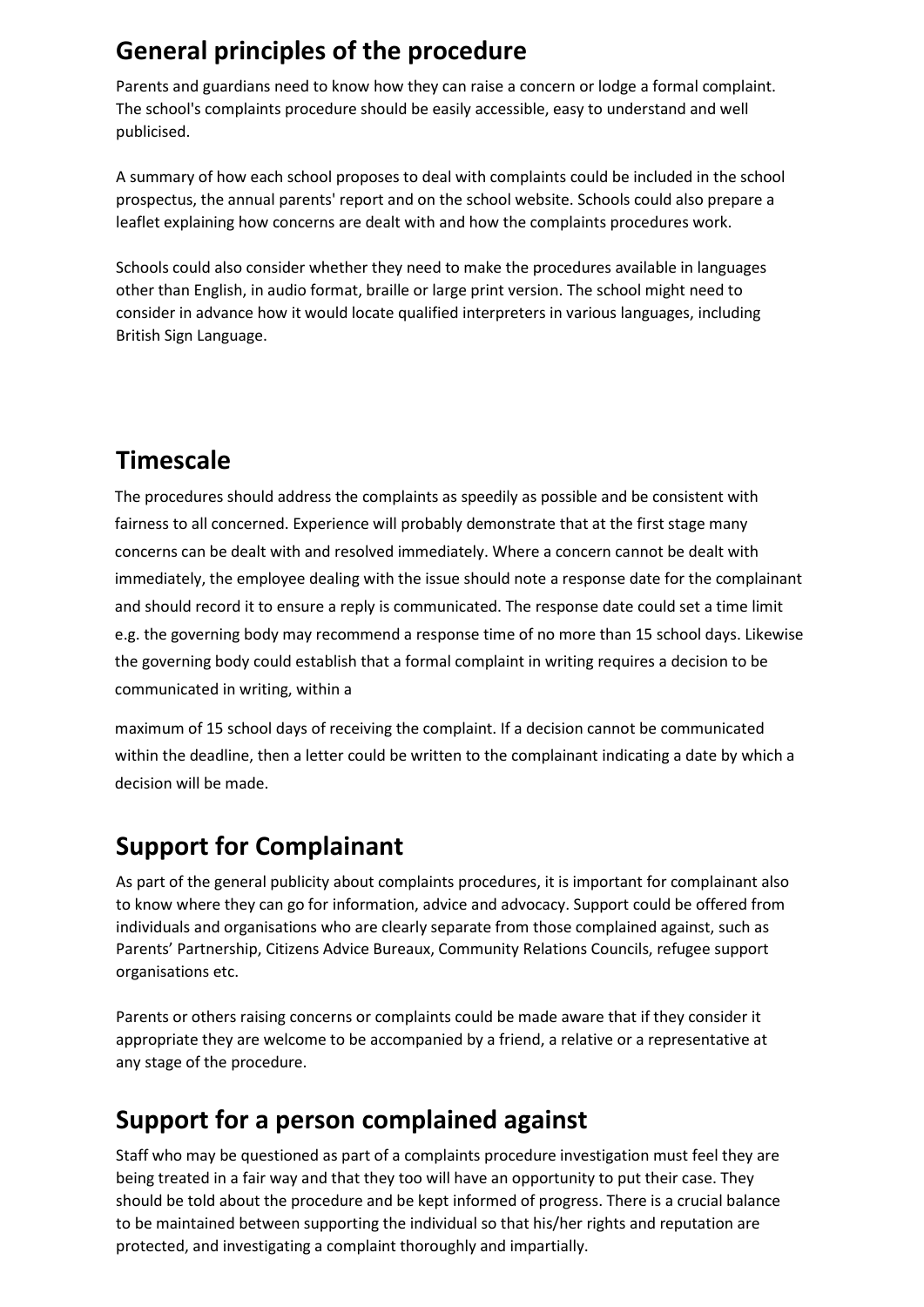The complaints procedure is distinct from formal disciplinary proceedings for staff and this needs to be made clear to all concerned. There may be occasions where a complaint launches a disciplinary procedure which puts the complaints procedure on hold. If so, the complainant should be informed of this and any non disciplinary aspects of the complaint should be dealt with by the usual complaints procedures; the complainant should be "up-dated" on likely further delays to a response. It may be clear after the disciplinary procedures have been completed that particular responses to the complainant are required.

#### **Confidentiality**

It is very important to treat conversations and correspondence with discretion. It is vitally important that complainants feel confident that their complaint will not penalise their child. However, from the outset all parties to a complaint will need to be aware that some information may have to be shared with others involved in the operation of the complaints procedure. Headteachers and members of the senior management team may feel it appropriate to be accompanied by another member of staff when dealing with some complaints. Complainants should be aware that a written record will be maintained of all meetings as part of the procedure.

#### **Anonymous Complaints**

It is usually proper to disregard anonymous complaints unless somebody is prepared to substantiate them, but the danger in this is that they may relate to something quite serious. If the unforeseen eventuality occurs, to the detriment of the school, the complainant may subsequently make themselves known and say that s/he alerted the school even though the complaint was unsigned. It should be at the Headteacher or Governing Body's discretion to decide whether the gravity of an anonymous complaint warrants an investigation.

#### **Redress**

If the outcome of the complaint procedure shows the school is at fault, it is often sufficient to provide redress in the form of an acknowledgement that the complaint is valid. Alternatively, it may be appropriate to offer one or more of: an apology, an explanation, a promise that the event complained of will not recur, an undertaking to review school policies or practices in the light of the complaint, or, in appropriate circumstances, financial compensation. Fear of litigation should not prevent a school from admitting when mistakes have been made, but advice should be sought from the Authority's Risk and Insurance Section if financial compensation is being sought or if litigation is a possibility.

#### **Staff Awareness and Training**

School staff, including non-teaching staff, should be familiar with the procedures so that they can advise complainants about the process. There are often a great many staff involved in handling complaints. Their confidence in doing so depends on their having clear information about the procedures, reassurances that senior staff are committed to the procedures and some basic training in the practical interpersonal skills needed in dealing with people who are upset or angry.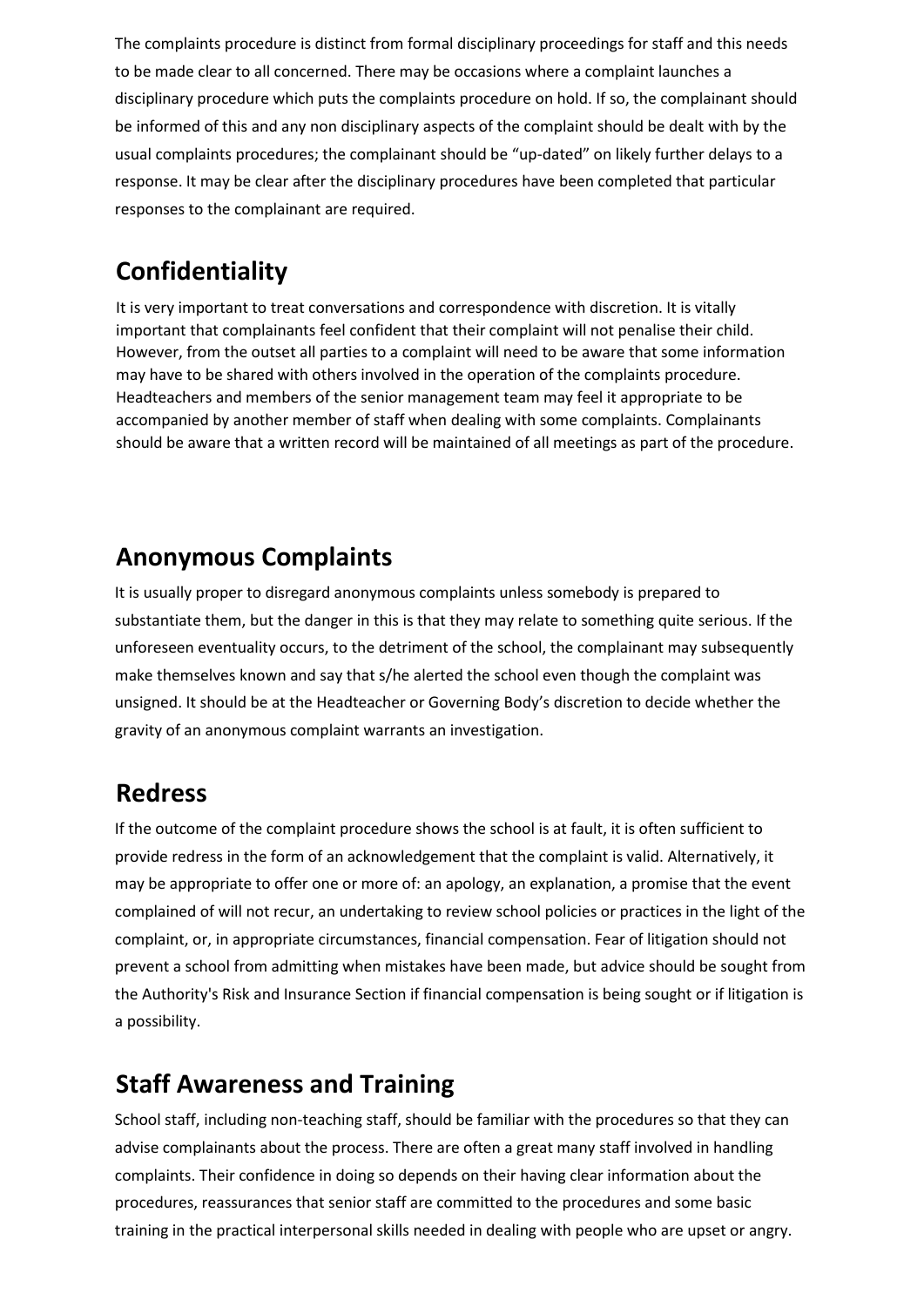**However should the complainant act aggressively or in an unreasonable manner the complaints procedure should be delayed. All staff should be aware of the advice contained in the LA policy and guidance document**

**Health & Safety Arrangements for Managing Violence and Aggression towards Staf[f](http://wbcnet.admin.ad.wirral.gov.uk/Personnel/Documents/HS_Violence%20%26%20Aggression.doc) [\(click](http://wbcnet.admin.ad.wirral.gov.uk/Personnel/Documents/HS_Violence%20%26%20Aggression.doc) [here\)](http://wbcnet.admin.ad.wirral.gov.uk/Personnel/Documents/HS_Violence%20%26%20Aggression.doc)** [In](http://wbcnet.admin.ad.wirral.gov.uk/Personnel/Documents/HS_Violence%20%26%20Aggression.doc)tranet Access Required (hard copy available on written request)

## **Scenario Examples**

#### **Anonymous Complaints**

It is usually proper to disregard anonymous complaints unless somebody is prepared to substantiate them, but the danger in this is that they may relate to something quite serious. If the unforeseen eventuality occurs, to the detriment of the school, the complainant may subsequently make themselves known and say that s/he alerted the school even though the complaint was unsigned. It should be at the Headteacher or Governing Body's discretion to decide whether the gravity of an anonymous complaint warrants an investigation.

#### **Complaints could be as wide ranging as:**

- child's lack of progress at school
- disagreements over school policy e.g. homework, uniform
- health and safety issues, cleanliness of facilities and state of repair
- inappropriate discipline
- individual teacher's actions or attitudes toward a parent or pupil
- lack of effective action e.g. over bullying
- playground supervision
- racist behaviour
- sexual harassment
- teacher's failure to keep order
- unfair treatment of child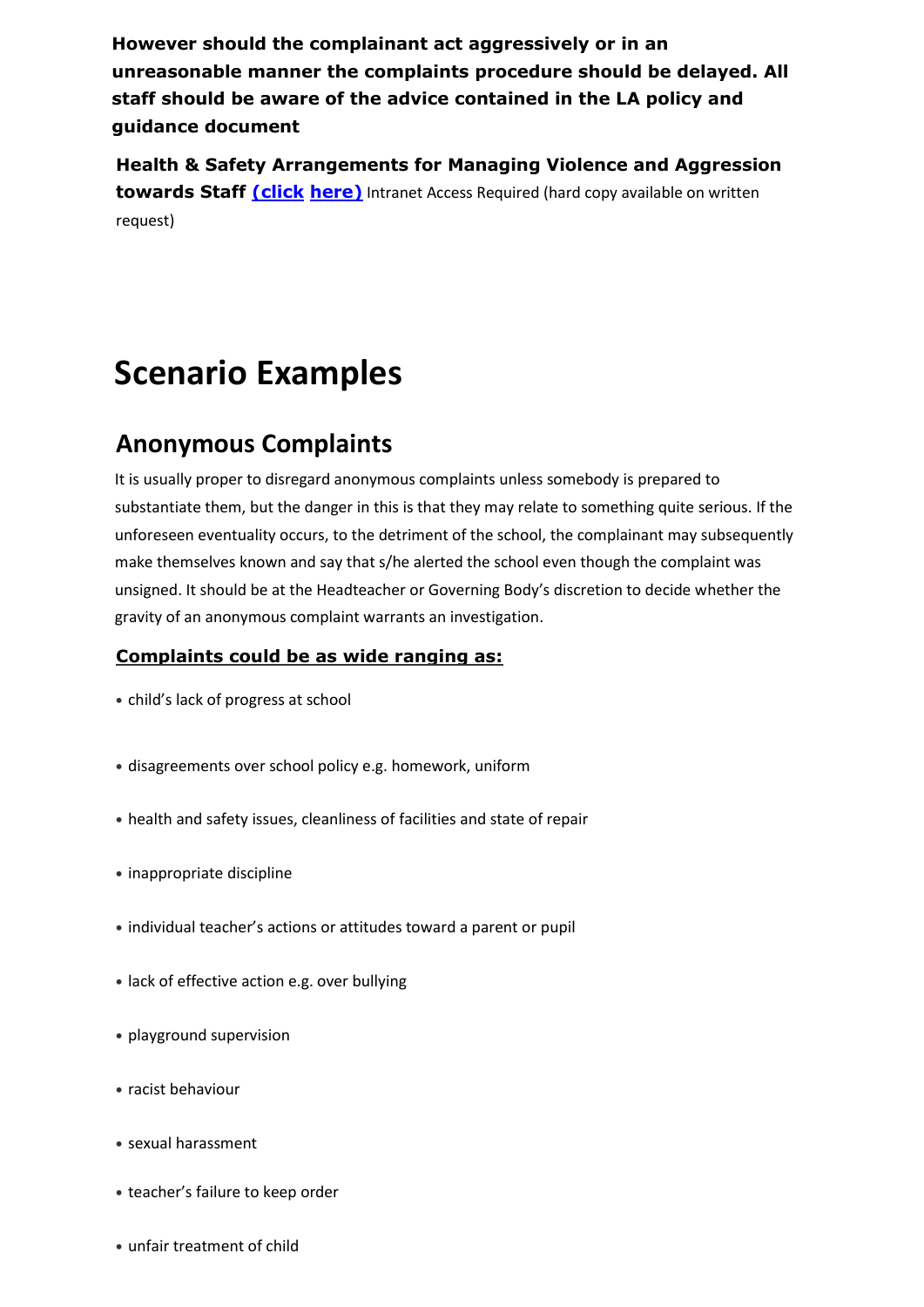#### **Complaints concerning the teacher/s with responsibility for investigating Complaints**

Where a complaint concerns in whole or part the conduct of the teacher responsible for investigating complaints, the teacher should, on receipt of the formal complaint, immediately refer the matter to the Headteacher.

The Headteacher may either designate another member of staff to act as the teacher with

responsibility for investigating the complaint, or s/he may her/himself deal with the complaint.

#### **Complaints concerning the Headteacher, a Governor or the Governing**

#### **Body**

In these cases the C hair of the Governing Body must investigate the complaint.

The complainant can appeal against the decision of the Chair within a maximum of 15 school days of receipt of the decision letter. The Governing Body can either delegate the appeal to the complaints committee, or may, where they think it appropriate, appoint 3 other governors to form a complaints panel to investigate and make a recommendation by majority decision to the Governing Body.

#### **Complaints concerning the Chair of Governors**

A senior member of staff or Headteacher, upon receiving a formal complaint against the Chair, must notify the clerk, who must then table the complaint at an extraordinary meeting of the Governing Body. The Chair must withdraw from any discussion. The Governing Body will refer the matter to the Complaints Committee of the governing body.

#### **Complaints by members of the Governing Body and pupils**

Governing Bodies shall establish such procedures, as they feel appropriate for dealing with complaints from members of the Governing Body and pupils.

A complaint by a governor may be discussed at a full meeting of the Governing Body.

A Governing Body can delegate the responsibility of managing complaints by pupils to the professionals. Pupils need to know clearly how they can register their complaint and they need assurance that it will be dealt with expediently.

## **Withdrawal of Complaints**

#### **Withdrawal of Complaints**

Formal complaints may be withdrawn at any stage by notice in writing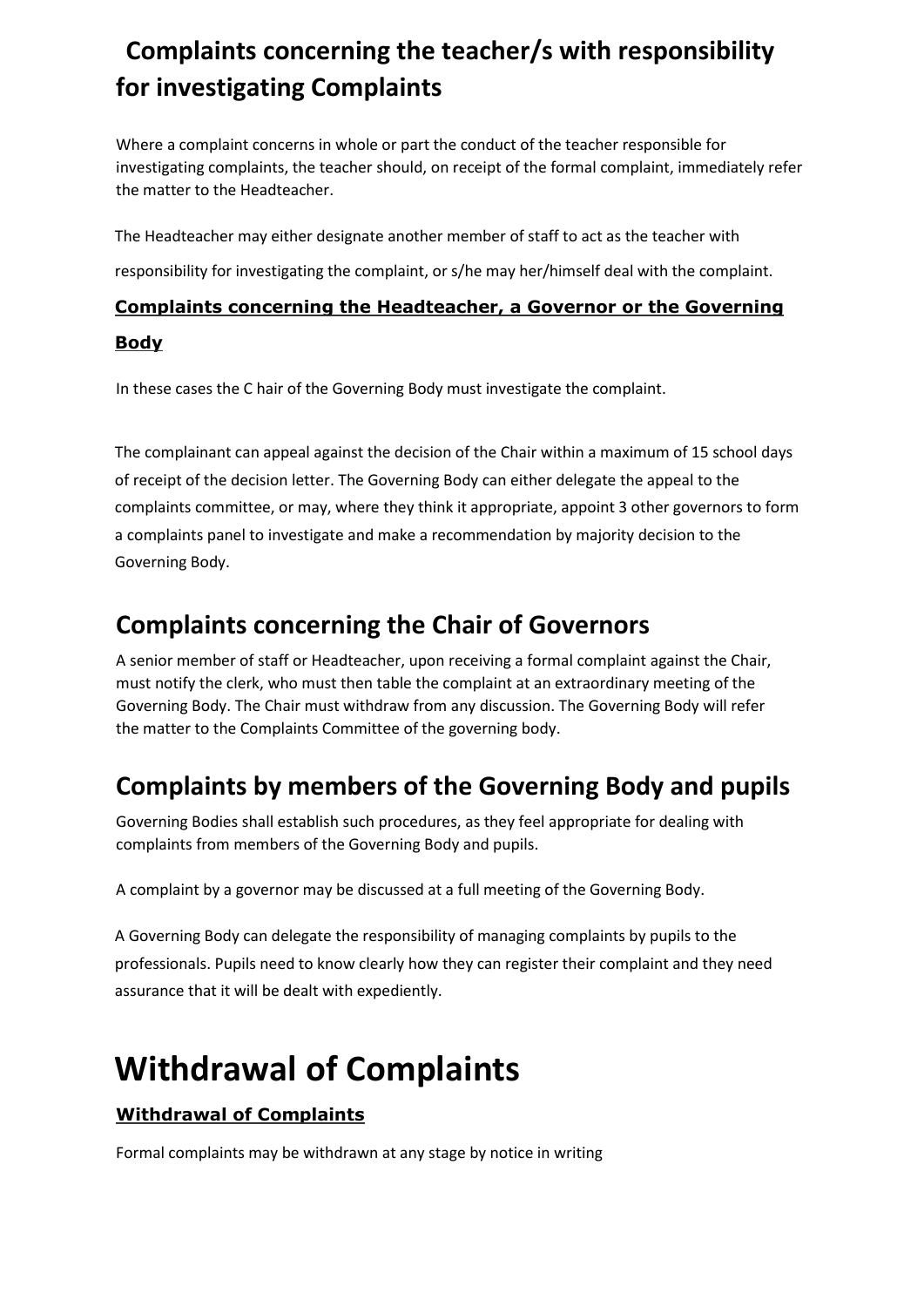## **Complaints Register**

#### **Record Keeping**

If complaints are to contribute to raising the quality of education, then good practice would suggest they need to be recorded and monitored termly by senior staff and reported to the governors where appropriate.

Recording should begin at the point when a concern has become a complaint that can not be resolved on the spot but needs investigation and/or consultation with others in the school and will require a later report back (either orally, or in writing) to the complainant. Some Headteachers may go further than this and want all complaints notified to them.

Recording at the earliest stage needs only be a very basic record of the complaint, giving the date, name of complainant and general nature of the complaint. A pro forma for comments and complaints could be used.

#### **Complaints Register**

A register of all formal complaints made under the complaints procedure should be maintained. The register should include the following:

- a) name and address of the complainant
- b) a brief description of the complaint
- c) a record of the time taken to resolve the matter
- d) the outcome of the complaint.

## **Suggested Guidance Notes for Parents**

#### **If you have a concern or complaint**

We would like you to tell us about it. We welcome suggestions for improving our work in the school. Be assured that no matter what you wish to tell us, our support and respect for you and your child in the school will not be affected in any way. Please tell us of your concern as soon as possible. It is difficult for us to investigate properly an incident or problem which has happened some time ago.

#### **What to do first If primary school**: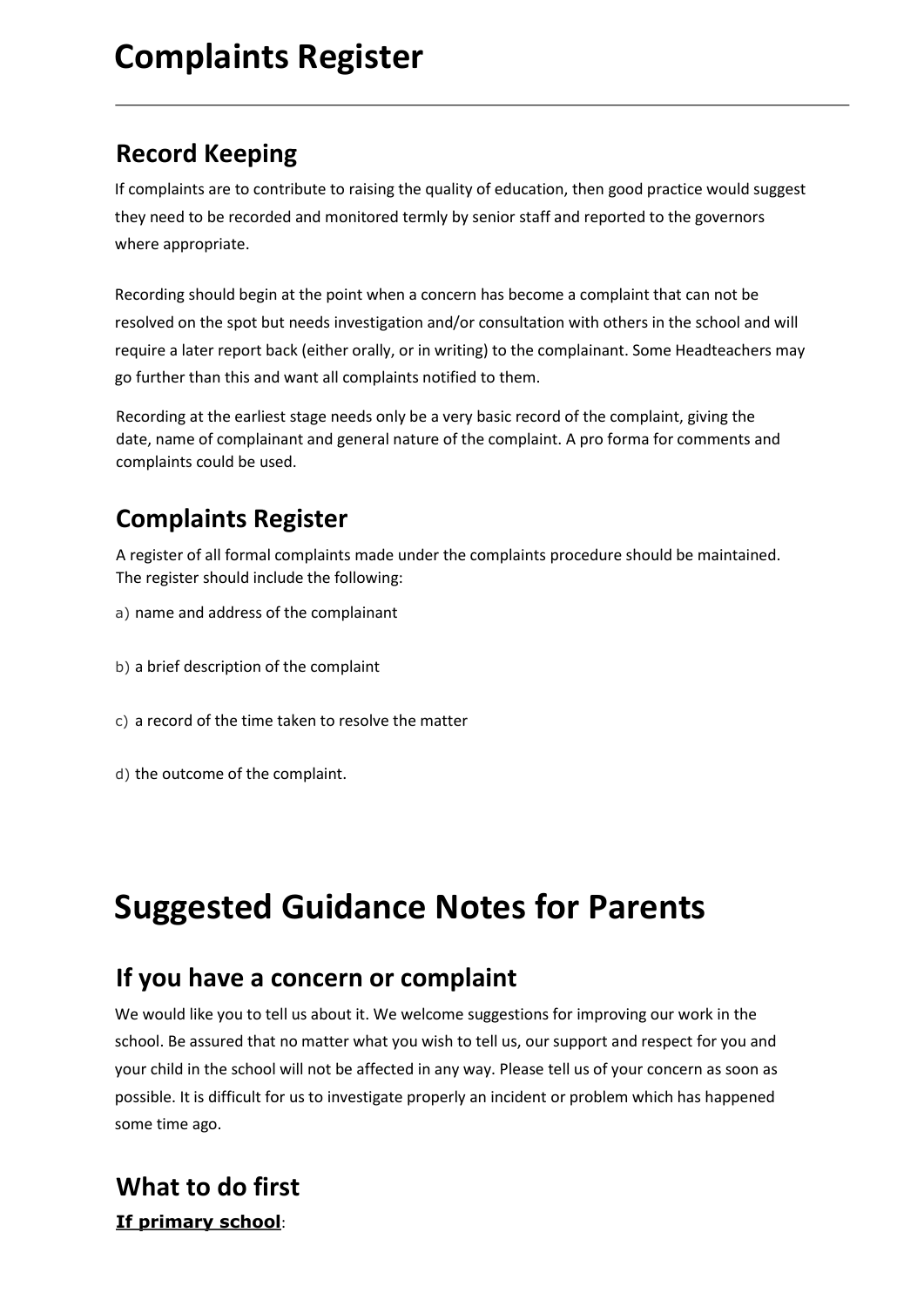Most concerns can be sorted out quickly by speaking with your child's class teacher.

All staff will make every effort to resolve your problem informally. They will make sure that they understand what you feel went wrong, and they will explain their own actions to you. They will ask what you would like the school to do to put things right. Of course, this does not mean that in every case they will come round to your point of view but it will help both you and the school to understand both sides of the question. It may also help to prevent a similar problem arising again.

#### **What to do next**

If you are dissatisfied with the teacher's response (or with the Headteacher's initial reaction if he/she has already been involved) you can make a complaint to the Headteacher.

If your complaint is about an action of the Headteacher personally, then you should refer it to the Chair of Governors. His details are available on the School Website.

The Headteacher will ask to meet you for a discussion of the problem. Again you may take a friend or someone else with you if you wish. The Headteacher will conduct a full investigation of the complaint and may interview any members of staff or pupils involved. You will receive a written response to your complaint.

#### **If you are still unhappy**

The problem will normally be solved by this stage. However, if you are still not satisfied you may wish to contact the Chair of the Governing Body to ask for referral of your complaint to the Complaints Committee of the governing body. It will then be heard by a group of three governors who have no previous knowledge of the problem and so will be able to give it a fresh assessment. You will be invited to attend and speak to the committee at a meeting which the Headteacher will also attend. The General Complaints Procedure statement explains how these meetings operate.

#### **Further action**

Complaints about school problems are almost always settled within schools but in exceptional cases can be referred to the Secretary of State for Education if it is not resolved during stages one to four.

## **Independent Advice Contacts**

The names of these Associations can be passed onto Parents who may find them useful in helping them with issues relating to their child:

Wirral Parent Partnership is an impartial information, support and advice service for parents/carers of children with special educational needs and/or disabilities and also for professionals working to support those needs.

Through a variety of means Wirral Parent Partnership Service works closely with parents/carers, schools, the Local Authority, local support services and voluntary organisations to increase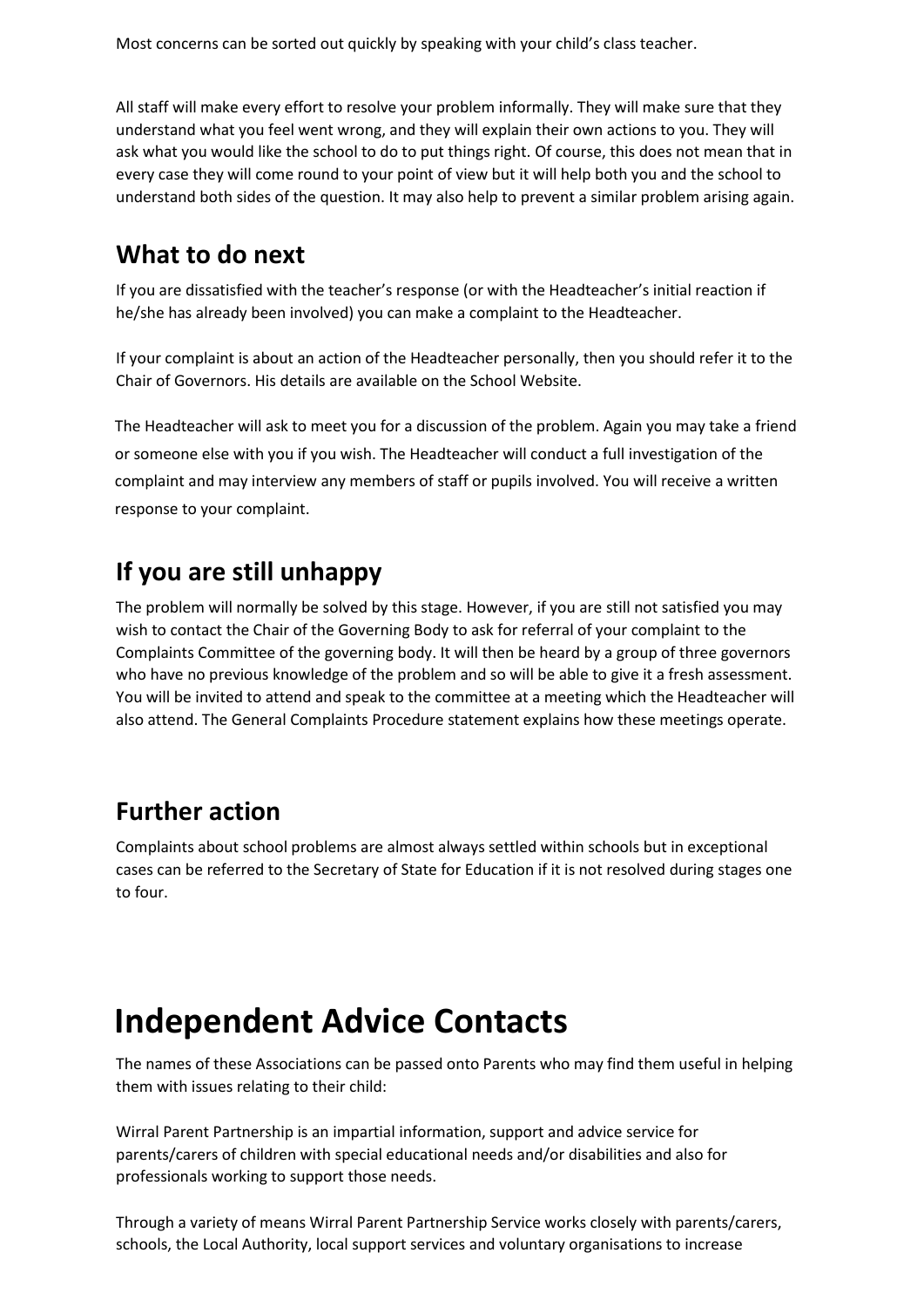parental understanding of special educational needs to enable parents/carers to become more involved in their children's educational development.

#### **WIRED (Parent Partnership) may be able to help a parent if**:

- You think your child needs extra help at school.
- Your child is at risk of exclusion due to his/her behaviour.
- She/he has a Statement of Educational Needs.
- You would like your child's needs to be formally assessed.
- You are attending a school meeting.
- You need help with understanding or completing paperwork

#### **WIRED ADDRESS**

Wirral Parent Partnership Tel: 0151 670 1500 Wirral Business Park Fax: 0151 670 1600 Arrowe Brook Road Tel: 0151 670 1500 Upton, Wirral, **Fax: 0151 670 1600** 

CH49 1SX Minicom: 0151 653 3230 Email: ppadmin@wired.me.uk

#### **Parents and carers can receive independent advice from**

National Confederation of Parent Teacher Associations **Tel: 01732 375 460** 39 Shipbourne Road Fax: 01732 375 461 Tonbridge mailto:info@ncpta.org.uk Kent TN10 3DS

The National Confederation of Parent Teacher Associations is a charity which represents parents and teachers through Parent Teacher Associations

#### **Advisory Centre for Education**

| <b>Advisory Centre for Education</b> |                                               |
|--------------------------------------|-----------------------------------------------|
| The Busworks                         | Tel: General 0808 800 5793                    |
| United House                         | Tel: Exclusion advice line 0808 800 0327      |
| North Road                           | Tel: Exclusion information line 020 7704 9822 |
| London, N7 9DP                       | (24hr answer phone)                           |

The National Confederation of Parent Teacher Associations and Advisory Centre for Education may offer advice but will not support individuals in pursuit of a complaint.

## **Child Protection**

If there is a complaint received from a pupil, parent, carer regarding a School Employee then contact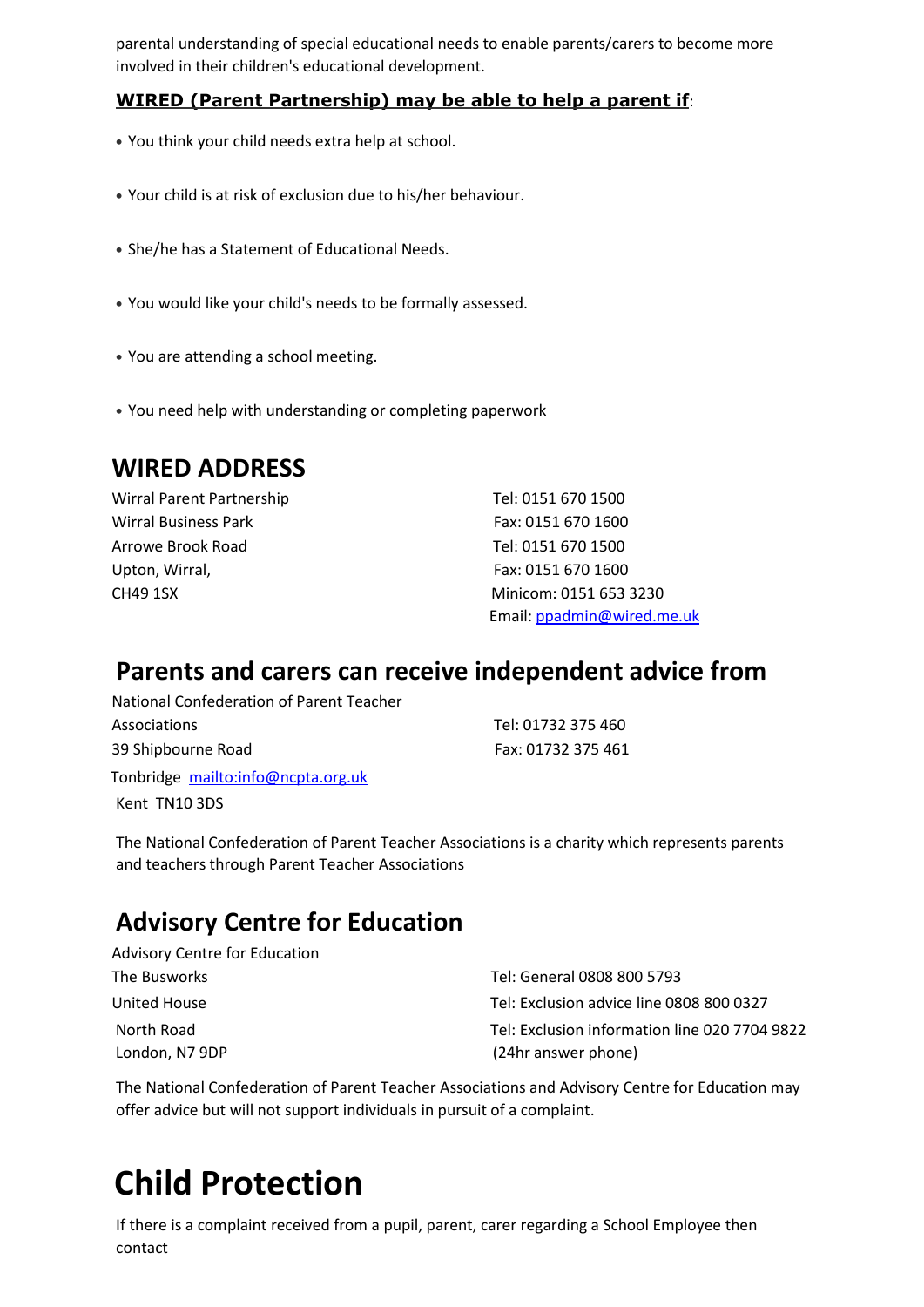## **Flowchart - Complaints**

Complaints Procedure Flow Chart see attached or [-](https://wescom.wirral.gov.uk/schools/fhm.php?dmObjectID=09015ff680132e21&action=retrieve&dmFileName=T1MgLSBDb21wbGFpbnRzIEZsb3djaGFydA==&dmEnv=bGl2ZQ==&dmRepoID=ZGN0bV9sZ2Nz) **[C](https://wescom.wirral.gov.uk/schools/fhm.php?dmObjectID=09015ff680132e21&action=retrieve&dmFileName=T1MgLSBDb21wbGFpbnRzIEZsb3djaGFydA==&dmEnv=bGl2ZQ==&dmRepoID=ZGN0bV9sZ2Nz) [lick Here](https://wescom.wirral.gov.uk/schools/fhm.php?dmObjectID=09015ff680132e21&action=retrieve&dmFileName=T1MgLSBDb21wbGFpbnRzIEZsb3djaGFydA==&dmEnv=bGl2ZQ==&dmRepoID=ZGN0bV9sZ2Nz)** 

## **Stage 1**

The vast majority of concerns and complaints can be resolved informally. There are many occasions where concerns are resolved straight away through the class teacher or office staff or Headteacher, depending on whom the complainant first approached. Complainants must feel able to raise concerns with members of staff without any formality, either in person, by telephone or in writing. At first it may be unclear whether a complainant is asking a question or expressing an opinion rather than making a complaint. A complainant may want a preliminary discussion about an issue to help decide whether he or she wishes to take the issue further.

#### **A model procedure for schools to use at Stage 1**

- Complainants may be offered an opportunity to discuss their concern with the appropriate member of staff designated to deal with the situation who will clarify with the complainant the nature of the concern, and reassure them that the school wants to hear about it. The member of staff may be able to explain to the complainant how the situation happened. It can be helpful to identify at this point what sort of outcome the complainant is looking for.
- If the member of staff first contacted cannot immediately deal with the matter, s/he should make a clear note of the date, name, contact address or phone number and a brief note on the nature of the complaint.
- All members of staff should know how to refer on a concern, if necessary, to the person with responsibility for the particular issue raised by the complainant. S/he should check later to make sure that the referral has been successful.
- In smaller schools or on certain major issues, the Headteacher may decide to deal with concerns directly at this stage.
- If the concern relates to the Headteacher, the complainant should be advised to contact the Chair of the Governing Body, giving them details of how to do so.
- The staff member dealing with the concern should make sure that the complainant is clear what action (if any) or monitoring of the situation has been agreed, putting this in writing only if this seems the best way of making things clear. However, a note should be made of the action and retained.
- Where no satisfactory solution has been found within a maximum of 15 school days, complainants should be asked if they wish their concern to be considered further. If they do then they should be given clear information, both orally and in writing, about how to proceed and about any independent advice available to them.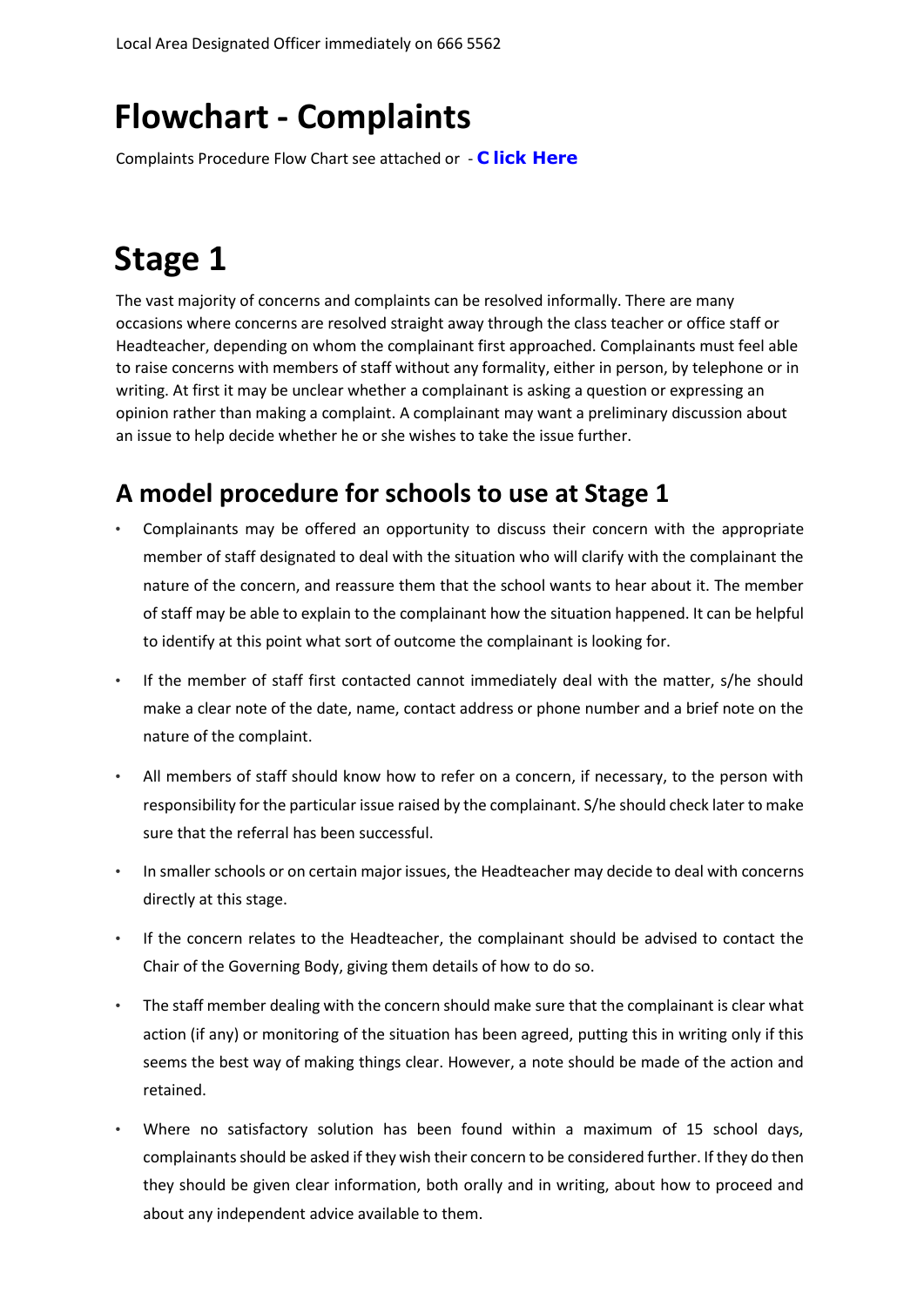## **Stage 2**

At stage 2 it has become clear that the concern is a definite complaint. In some cases the Headteacher or senior member of staff will already have been involved in looking at the matter; in others it is his/her first involvement. In either case, it is helpful for the Headteacher (or the person delegated to investigate) to use guidelines to ensure consistency among cases, and to make sure that nothing happens at this stage which could make it difficult for later stages to proceed smoothly.

As Headteachers have responsibility for the day-to-day management of their schools, they also have responsibility for the implementation of a complaints procedure, including the decisions about their own involvement at various stages. One of the reasons for having various "stages" in a complaints procedure is to reassure complainants that their grievance may be heard by more than one person.

#### **A model procedure for school to use at Stage 2**

• The Headteacher (or designate) acknowledges the complaint orally or in writing, within a maximum of 3 school days of receiving the complaint, confirming the exact nature of the complaint. The acknowledgement should give a brief explanation of the school's complaint procedure and a target date for providing a response to the complaint. This could be within 15

school days, if this proves impossible, a letter should be sent explaining the reason for the delay and giving a revised target date for a response.

• The Headteacher (or designate) provides an opportunity for the complainant to meet him/her

to supplement any information provided previously. It should be made clear to the complainant that if s/he wishes, s/he may be accompanied to any meeting by a friend, relative, representative, or advocate who can speak on his or her behalf; and that interpreting facilities are available if needed.

- If necessary, the Headteacher (or designate) could interview witnesses and take signed statements from witnesses and those involved. If the complaint concerns a pupil, the pupil identified should be interviewed. **The pupil should preferably be interviewed with another member of staff present and in the case of a serious complaint with their parents present.**
- It is strongly advised that the Headteacher (or designate) should keep a written record of interviews, telephone conversations, and other documentation.
- Once all the relevant facts have been established, the Headteacher (or designate) should then

produce a written response to the complainant, or may wish to meet the complainant to discuss/resolve the matter directly.

• A written response should include a full explanation of the decision and the reasons for it. Where appropriate, this should include what action the school will take to resolve the complaint. The complainant should be advised that if s/he wishes to take the complaint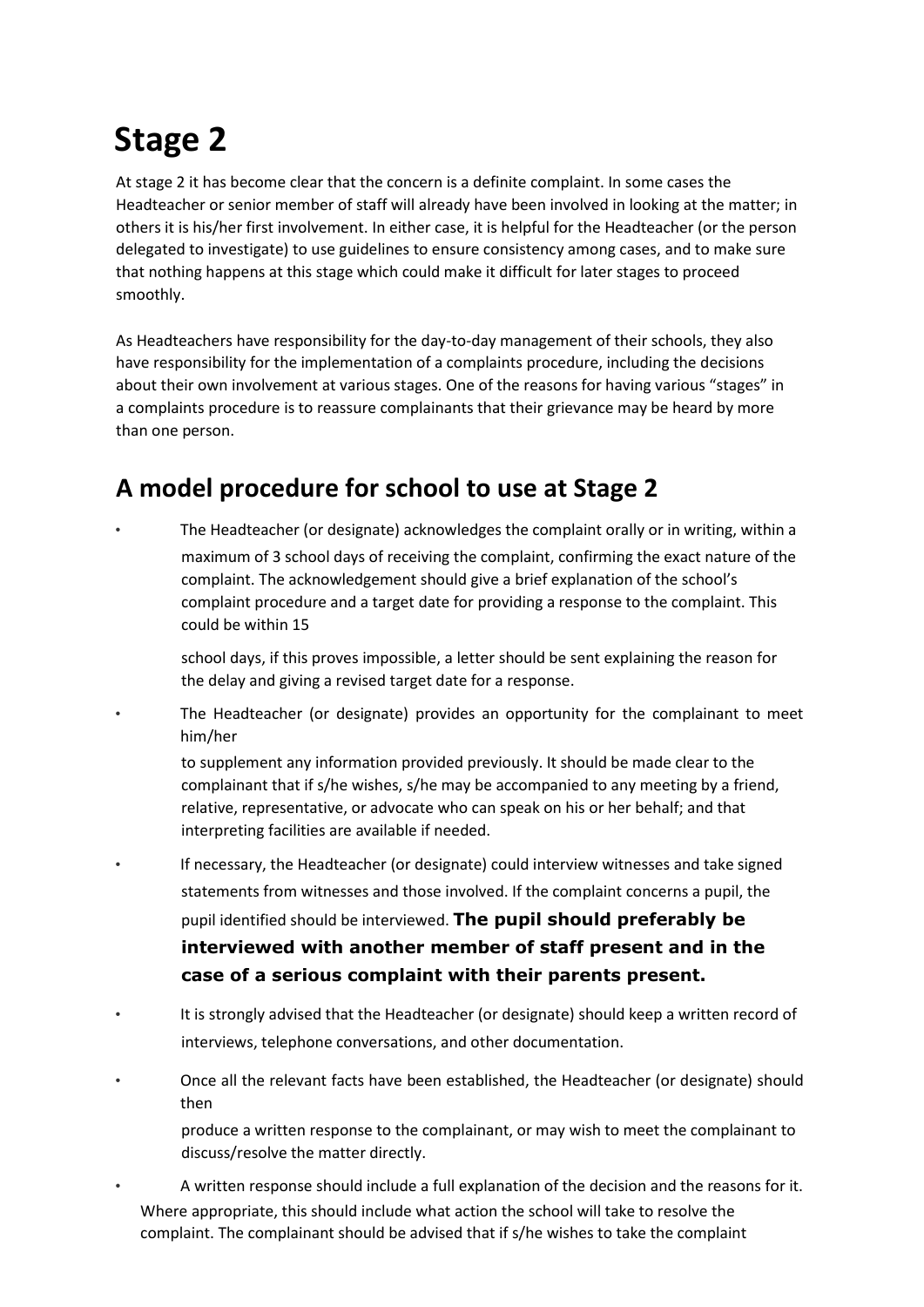further s/he should notify the Chair of the Governing Body within a maximum of 10 school days of receiving the outcome letter.

• If a complaint is against the action of a Headteacher, the Chair of the Governing Body should carry out all the Stage 2 procedures.

## **Stage 3**

#### **Reconciliation Stage**

This stage in the procedure can follow Stage 2 where the earlier stage has been investigated by a senior member of staff other than the Headteacher.

If the complainant is not content with the decision reached by the designate in response to their complaint they may then refer the matter to the Headteacher. An agreed period of time for this to take place could be established –within a maximum of 15 school days.

The Headteacher should endeavour to resolve any complaint referred to them at this stage and should seek to arrange a meeting with the complainant as soon as practical. The meeting offers an opportunity to reassess all the issues, discuss any further findings from the Headteachers investigation, clarify the action to be taken by the school and ally the complainants worries in order to seek reconciliation.

Should the complainant still be dissatisfied then they should be directed to put their complaint in writing to the Chair of Governors.

### **Stage 4**

#### **A model procedure for review by the Governing Body**

- Upon receipt of a written complaint appropriate to this stage of the procedure or where a complainant appeals against the decision of the Headteacher (Stage 2 of the procedure) within an agreed period, within a maximum of 15 school days of receipt of the decision letter, the Headteacher must notify the Chair of Governors so that a review can be instituted.
- The Clerk to the Governing Body should write to the complainant to acknowledge the Chair of Governors has received a written request for a review. The letter could also explain that the complainant has the right to submit any further documents relevant to the complaint. These should be made available immediately so that they can be circulated to all committee members.
- The committee of the Governing Body should set a timetable for the investigation and should

communicate the timetable to the complainant.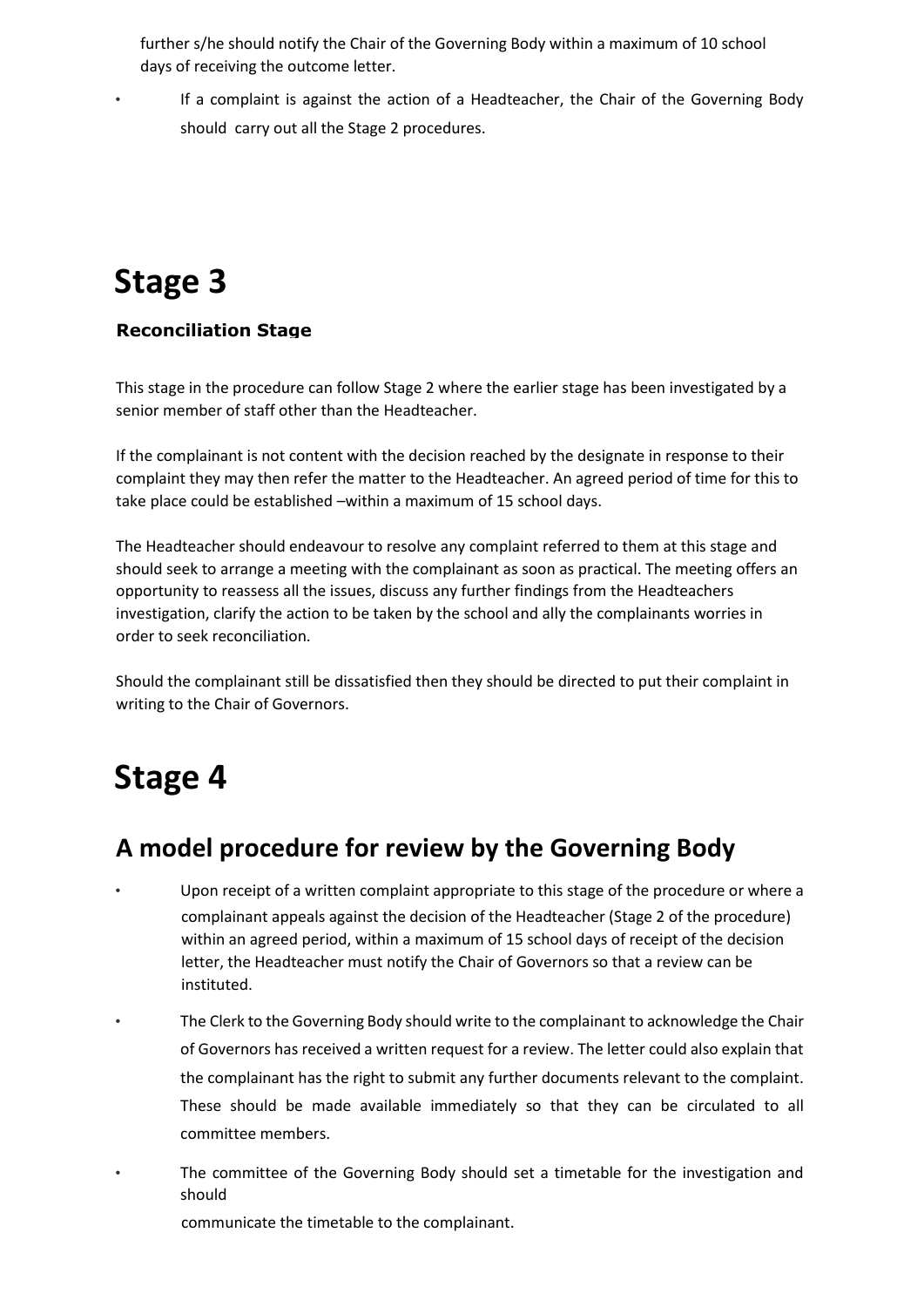• The Clerk to the Governors should arrange to convene th[e](https://wescom.wirral.gov.uk/other-services/school-complaints-excluding-academies-u/c/stage-4/complaints-committee) **[Complaints Committee](https://wescom.wirral.gov.uk/other-services/school-complaints-excluding-academies-u/c/stage-4/complaints-committee)** [el](https://wescom.wirral.gov.uk/other-services/school-complaints-excluding-academies-u/c/stage-4/complaints-committee)ected

from members of the Governing Body. (It may be necessary for the Governing Body to appoint reserves to this committee to ensure that three governors are available to carry out their task within the set time).

• The Complaints Committee members should be governors who have had no prior involvement

with the complaint. If s/he has not previously been involved, the Chair of the Governing Body should chair the committee; otherwise the Vice Chair should do so. Generally it is not appropriate for the Headteacher to have a place on the committee.

- The Chair/Vice Chair should ensure that the complaint is heard by the committee within a maximum of 20 school days of receiving the letter. All relevant correspondence regarding the complaint must be made available to the committee members at least 5 school days before the hearing.
- The Chair/Vice-Chair should write and inform the complainant, Headteacher, any relevant witnesses, and members of the committee at least 5 school days in advance, of the date, time and place of the meeting. The notification to the complainant should also inform him/her of the right to be accompanied to the meeting by a friend/advocate/interpreter. The letter should also explain how the meeting will be conducted and the complainant's right to submit further written evidence to the committee.
	- The Chair/Vice-Chair of the Governing Body should invite the Headteacher to attend the committee meeting and prepare a written report for the committee in response to the complaint. The Headteacher may also invite members of staff directly involved in matters raised by the complainant to respond in writing or in person to the complaint. Any relevant documents including the headteacher's report should be received by all concerned – including the complainant – at least 5 school days prior to the meeting.
- The involvement of staff other than the Headteacher is subject to the discretion of the Chair of

the committee.

- It is the responsibility of the Chair of the committee to ensure that the meeting is properly minuted.
- The aim of the meeting should be to resolve the complaint and achieve a reconciliation between

the school and the complainant. However, it has to be recognised that sometimes it may only be possible to establish facts and make recommendations which will satisfy the complainant that his or her complaint has been taken seriously.

The committee should remember that many complainants are unused to dealing with groups

of people in formal situations and may feel inhibited when speaking to the committee. It is therefore recommended that the Chair of the committee ensures that the proceedings are as informal as possible.

• If either party should intend to introduce previously undisclosed evidence or witnesses, it is in

the interests of natural justice to adjourn the meeting so that the other side has time to consider and respond to the new evidence.

The meeting should allow for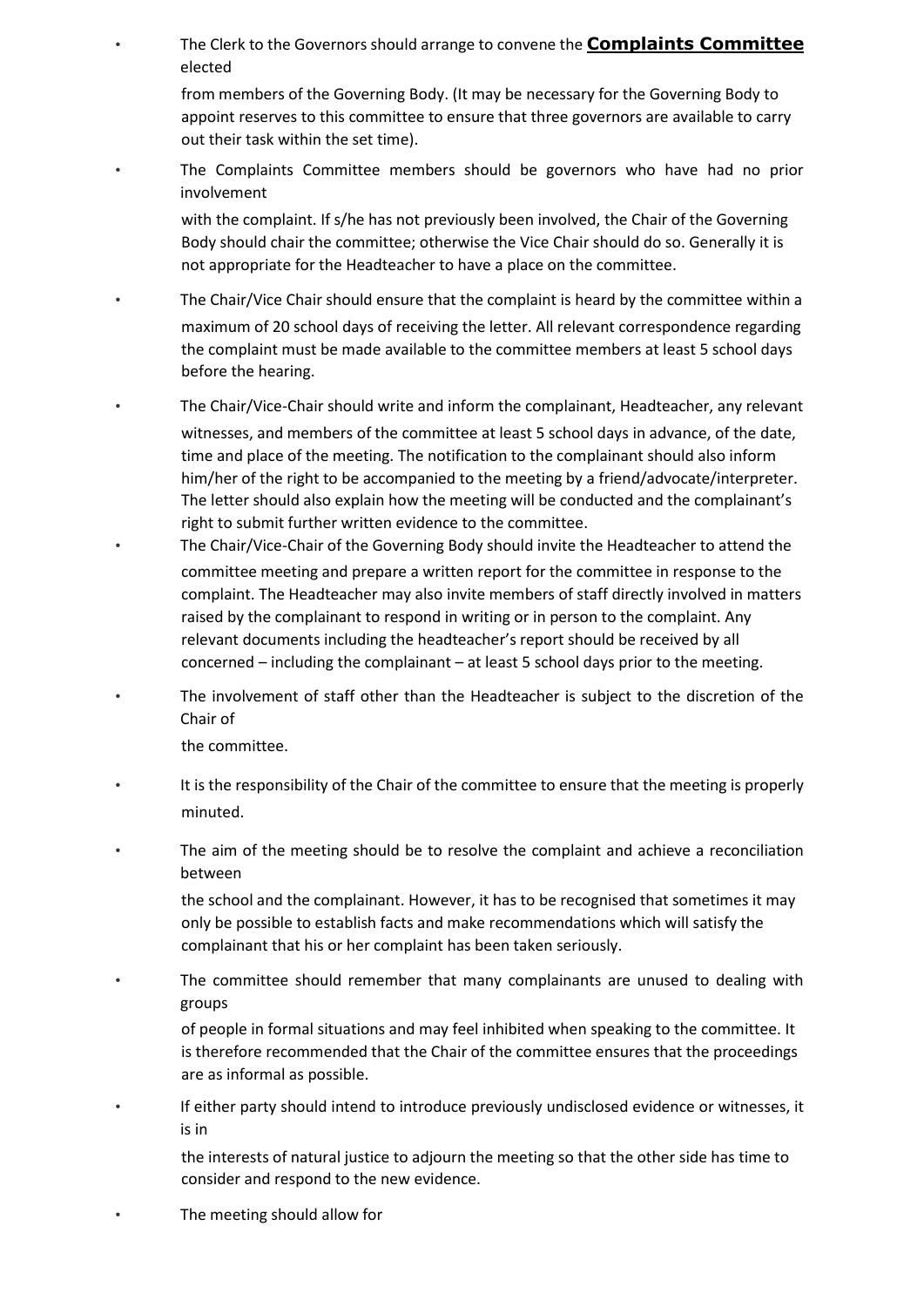- the complainant to explain their complaint and the Headteacher to explain the school's response
- the Headteacher to question the complainant about the complaint and the complainant to question the Headteacher and/or other members of staff (if invited to be present by the Chair of the committee) about the school's response
- committee members to have an opportunity to question both the complainant and the Headteacher
- any party to have the right to call witnesses (subject to the approval of the Chair) and all parties having the right to question all the witnesses
- final statements by both the complainant and the Headteacher.
- The Chair of the committee should explain to the complainant and the Headteacher that the

committee will consider its decision, and a written decision will be sent to both parties within a maximum of 15 school days. The complainant, Headteacher, other members of staff and witnesses should then leave.

- The committee should then consider the complaint and all the evidence presented and (a) reach a unanimous, or at least a majority, decision on the complaint and (b) decide upon the appropriate action to be taken to resolve the complaint and (c) where appropriate, suggest recommended changes to the school's systems or procedures to ensure that problems of a similar nature do not happen again.
- A written statement outlining the decision of the committee must be sent to the complainant and Headteacher.
- The chair should ensure that parents are aware that they can complain to the **Secretary of State for Education** if they are unhappy with the outcome of the review.
- The school should ensure that a copy of all correspondence and notes are kept on file in the school's records.

## **Complaints Committee**

#### **Role**

The committee has the power to make decisions on behalf of the governing body and may

- uphold the complaint
- uphold it in part, or
- dismiss it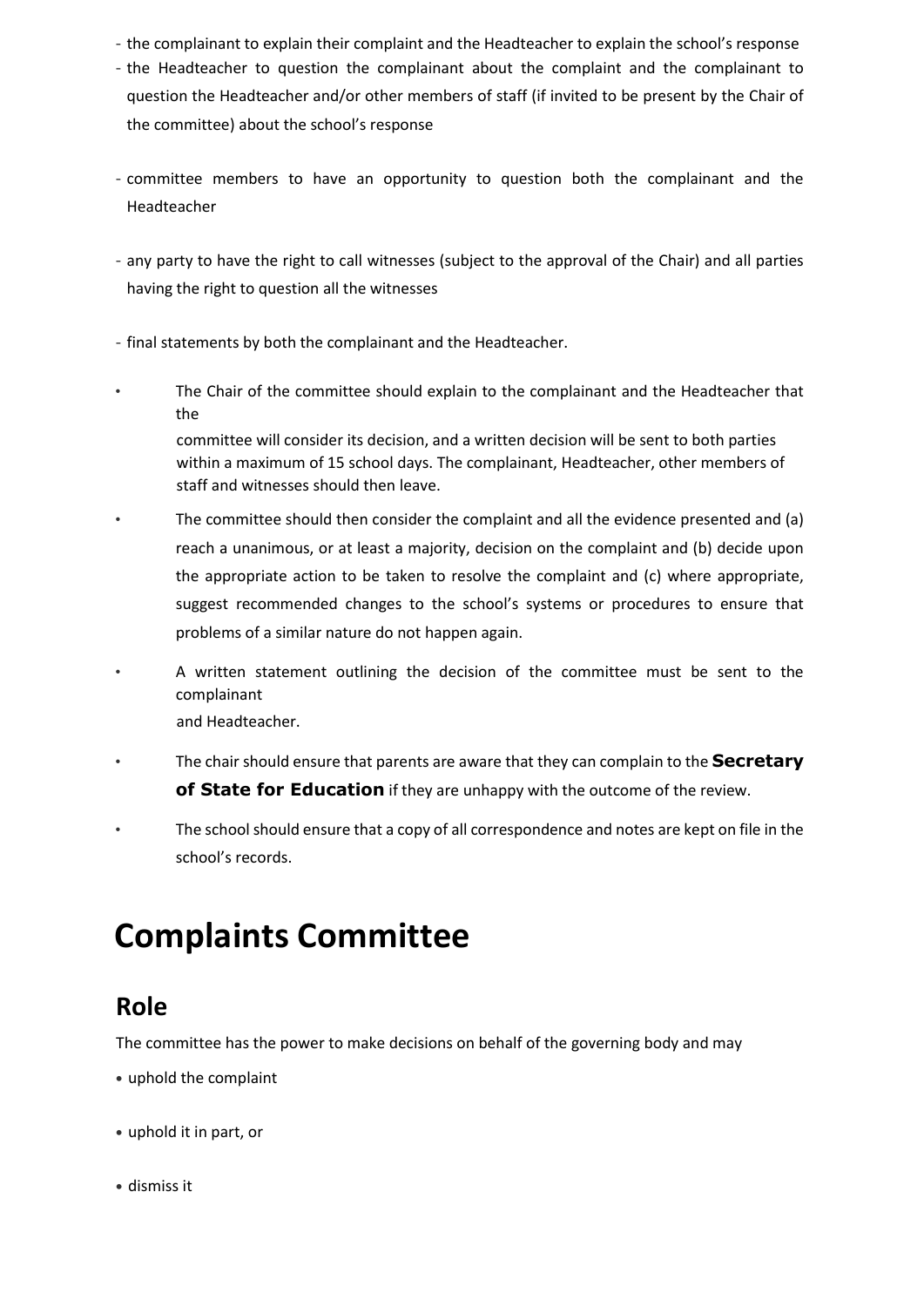Where the issue under consideration does not fall within the remit of the committee, the members may still wish to make recommendations. A Complaints Committee should be appointed at the Governing Body meeting in the Autumn Term. The composition of this Committee should be considered carefully. Dealing with any complaints that reach this stage is likely to be challenging but careful planning early on can avoid unnecessary complications. Consider the following:

#### **Membership**

The most important point to remember is that any Complaint Committee members should not have had previous significant involvement with the complaint under review.

For example, it would be better as a principle not to appoint

• a parent governor who potentially is likely to have significant involvement because of regular visits to the school site or a teacher governor.

Whoever is appointed should be prepared to attend any meeting at short notice.

It is suggested that three governors (excluding the Headteacher) form the Complaints Committee. Substitutes should be appointed to take the place of any committee member who might be unavailable. The minutes of the Autumn Term governors' meeting should show exactly who should be called for a meeting and in what order.

#### **Chair**

Where possible the Governing Body should appoint a Chair for the Complaints Committee at the same time as they decide on the membership of the committee. This avoids uncertainty all round and allows the Chair of the committee to take control of the situation before the meeting as well as during and after it. This is essential for a successful outcome. Previous experience of chairing a meeting is preferable. Governors should be aware that these meetings can be difficult and that the unexpected frequently occurs. **Clerk**

The clerk should draw up the agenda and make all the necessary arrangements for the meeting.

#### **COMPLAINTS COMMITTEE MEETING**

#### **Before a meeting**

A copy of the agenda, the complaint, and any written response from the Headteacher should be sent to Complaints Committee members and the Chair of Governors at least five school days before the meeting. Each member must immediately read the papers to check that they have no significant involvement with the case under consideration, but should not discuss it with anyone else. If they need to withdraw from the committee the clerk should organise a substitute. It is essential to withdraw at this stage so that a substitute can be arranged.

#### **Practical arrangements**

The tone of the meeting is often set by what happens when the complainant first arrives. Therefore it is worth the Chair considering the following:

What time will participants be asked to arrive?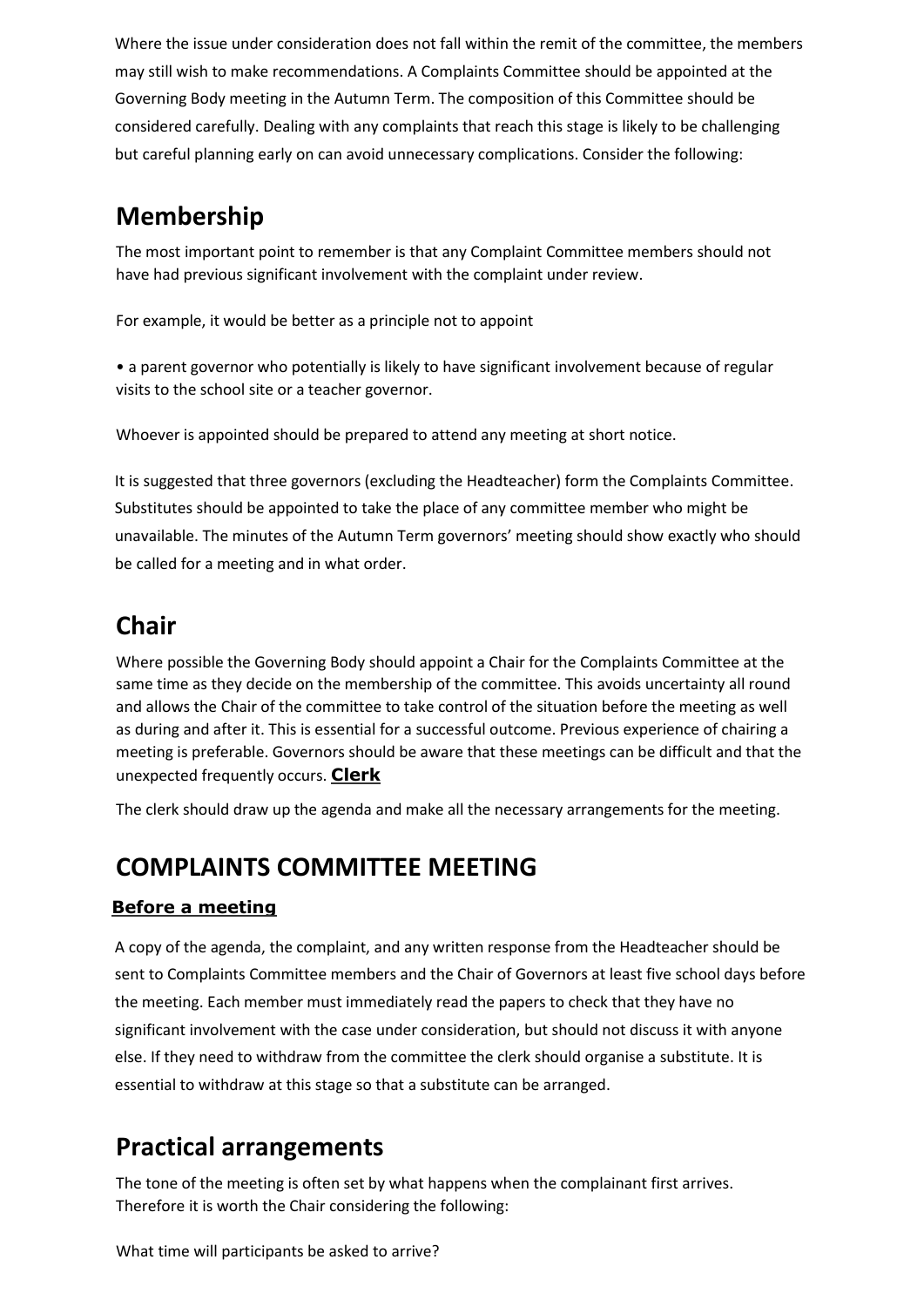Who will greet participants when they arrive?

Will anyone wait with them?

Where will other people wait? (Separate places for complainants and school

representatives may be advisable).

Will there be any refreshments provided?

Where will the meeting take place?

How will the meeting room be arranged? (Small informal arrangements are usually best) What

route will the complainant and school representatives take to the meeting room?

The meeting

The same rules apply as for other committee meetings of governors. For example, governors are not bound to accept tabled papers and may adjourn if they feel that they need time to consider an unexpected issue, including procedural issues.

Chair's role

#### **During the meeting**

- Take control of the meeting with confidence; use their judgement to move the meeting on when necessary and aim towards a resolution by coming to a conclusion on the written and oral evidence presented at the meeting.
- Convey to all concerned that as Chair you are acting impartially by treating all participants even handedly.
- The complainant and the Headteacher (with their friends/advocates) should be

invited in and asked to leave together.

- At the discretion of the Chair witnesses should be invited to join the meeting when their input is required and to leave immediately afterwards
- It is not appropriate for a child/pupil to attend.
- Having ascertained the names of all those waiting outside the meeting room, start the meeting by agreeing with the committee who should be invited in to speak to the committee and in what order; at no time should the complainant, Headteacher or a witness be able to talk to committee members without both the complainant and Headteacher being present; these arrangements may have to be modified if one or more of the parties have absented themselves from the meeting.
- If witnesses are waiting, the Chair should try to ensure that they are called in due course if required or sent home early if it becomes apparent that they will not be seen.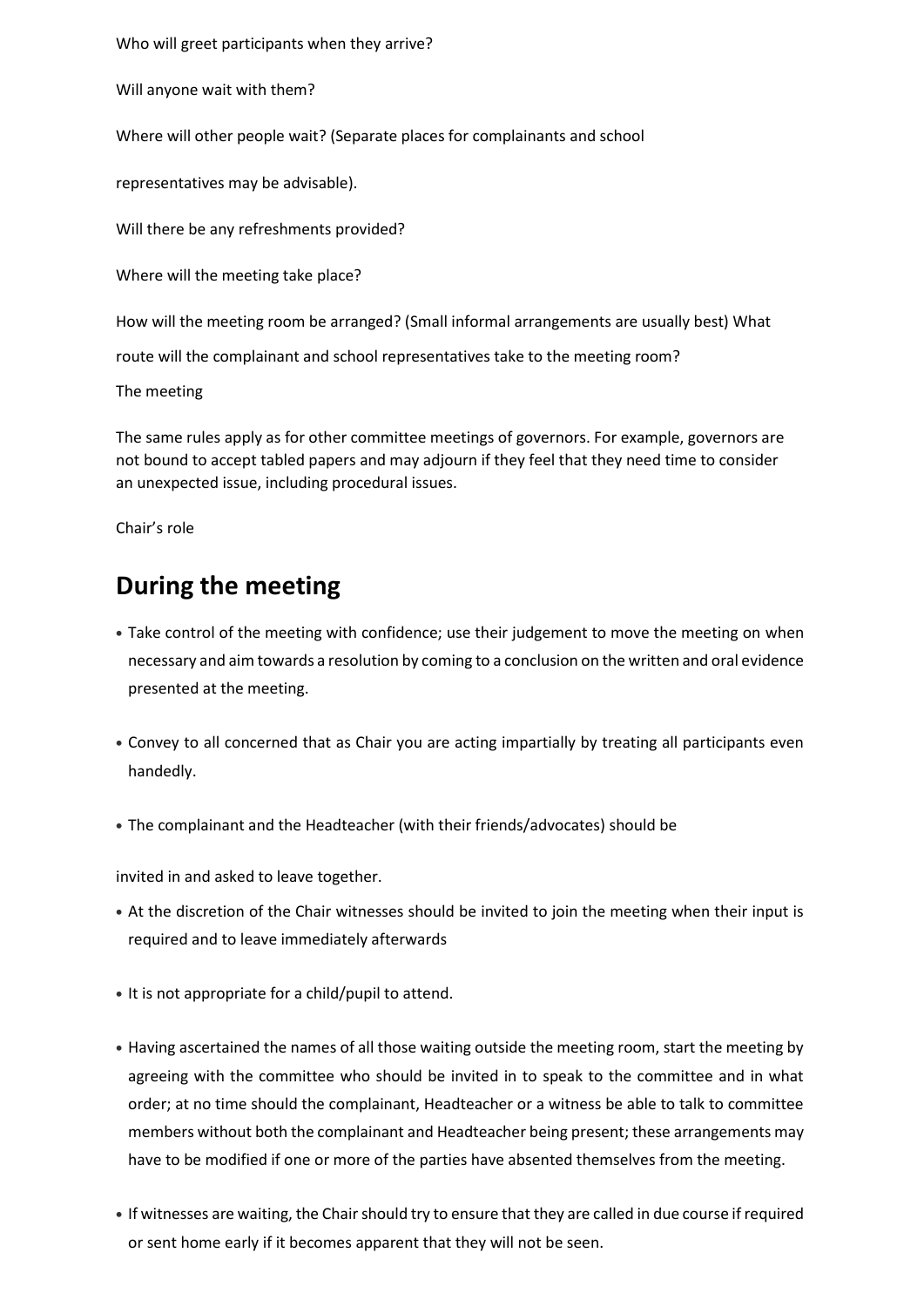- Once the main participants have joined the meeting, explain the proceedings.
- Begin to hear the complaint being firm about keeping to the agenda and reminding participants as necessary about the procedure, e.g. if interruptions occur.
- Bear in mind that all participants will be under stress; be even-handed in the treatment of all participants.

#### **Explaining the proceedings**

- Introduce the people round the table.
- Explain that the agenda will be followed.
- Run down the items briefly and let the participants know if they will be able to hear the decision at the end of the meeting.
- If the complaint is complex and there are some aspects of it that fall outside the committee's remit, clarify this and explain exactly which aspects of the complaint can be addressed by the committee; later, advise the complainant as to how best to follow up any complaint that could not be dealt with by the committee. Alternatively, the committee may wish to consider making representations to the responsible authority for those areas that fall outside its remit.
- Make it clear that although the meeting will be as informal as possible, it is intended to keep to the agenda to allow everyone to have a fair hearing.
- Explain that the complainant will speak without interruption and then allow the Headteacher and complaints committee members to ask any questions to clarify any issues raised; then the Headteacher's response will be heard, again without interruption and there will be an opportunity for the committee and the complainant to ask any questions about what has been said and so on.
- Indicate any time limits to adhere to.

#### **Concluding the discussion**

- It is important that all the participants feel that they have had every opportunity to be heard but if they are beginning to repeat themselves at the "further questions or points" stage, move the meeting on by proceeding to the summing up. The complainant and Headteacher should then be invited to sum up if they wish but if the issues are clear, formal summing up may not seem to be appropriate.
- Confirm the arrangements for the participants to receive the decision of the meeting.
- Write down the decision of the committee so this can be accurately recorded in the minutes.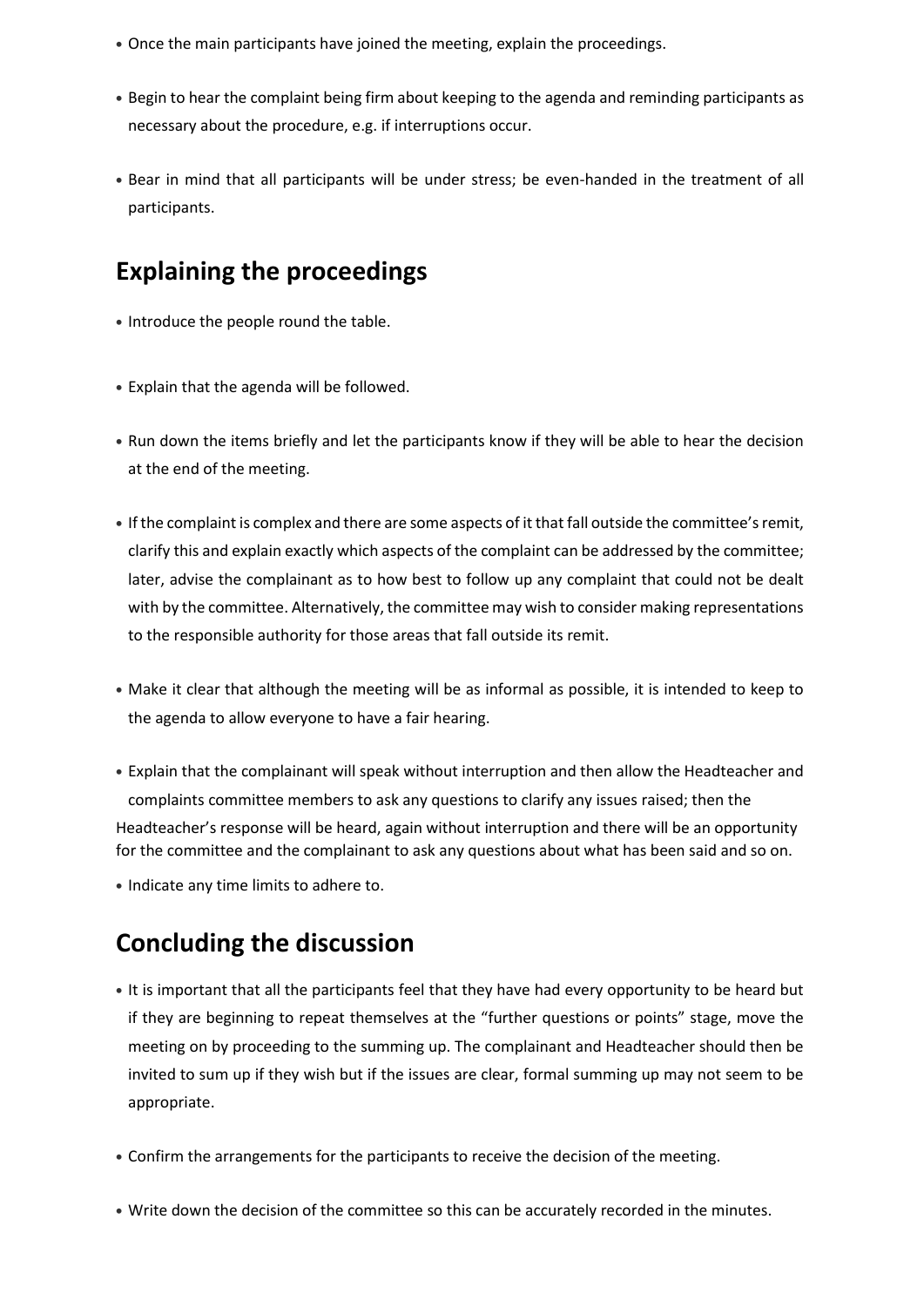• If the participants are invited back to hear the decision, make it clear to all parties that no further discussion is possible.

#### **The decision letter and minutes**

- The clerk to the Complaints Committee should send a copy of the decision letter to the complainant, Headteacher and Chair of Governors.
- The clerk to the complaints committee should write the minutes and send them to the governing body clerk for distribution to the rest of the governing body; the minutes should record the procedure followed, the decision reached and any recommendations made.
- It is usual for all documents relating to a complaint to be kept confidential.

#### **After the meeting**

The chair of the committee should receive a copy of the minutes for confirmation.

## **Complaints Committee Model Agenda**

#### **Formal Complaint to a School's Governing Body**

#### **Model Agenda**

- 1. Apologies.
- 2. To consider members' declaration of interests, entitlement to vote and any requirements to withdraw from the meeting.
- 3. To confirm the order of the procedure.
- 4. To agree whether the decision should be conveyed orally to all parties at the end of the meeting (as well as in writing afterwards).
- 5. Invitation to complainant and Headteacher to join meeting and introduction to governors.
- 6. Introduction and explanation of procedure.
- 7. To note the role of the clerk at the meeting.